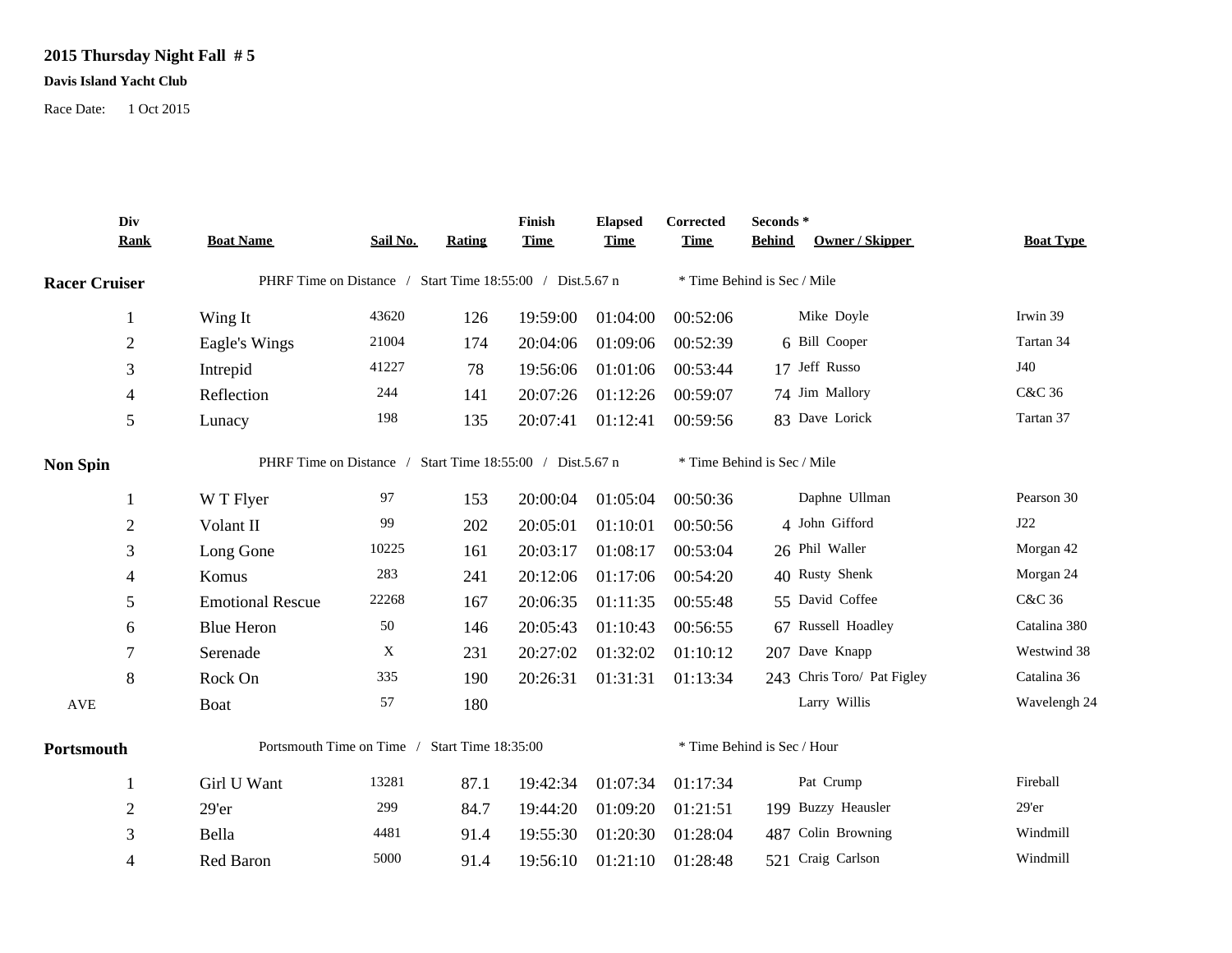|                             | 5              | Harp                                                      | 504   | 90.4                                                      | 19:58:07                    | 01:23:07 | 01:31:57                    | 668 Deborah Shackleford     | <b>Flying Scot</b> |  |
|-----------------------------|----------------|-----------------------------------------------------------|-------|-----------------------------------------------------------|-----------------------------|----------|-----------------------------|-----------------------------|--------------------|--|
| <b>Spin B</b>               |                |                                                           |       | PHRF Time on Distance / Start Time 18:45:00 / Dist.6.05 n |                             |          |                             | * Time Behind is Sec / Mile |                    |  |
|                             | $\mathbf{1}$   | Tenacity                                                  | 241   | 132                                                       | 19:53:16                    | 01:08:16 | 00:54:57                    | Ken Hardy                   | Laser 28           |  |
|                             | $\overline{2}$ | Alliance                                                  | 734   | 111                                                       | 19:51:43                    | 01:06:43 | 00:55:31                    | 6 Bob Glaser/ Tom Barry     | Capri 30           |  |
|                             | 3              | Bay Wolf                                                  | 40177 | 132                                                       | 19:54:14                    | 01:09:14 | 00:55:55                    | 10 John Brennan             | S <sub>2</sub> 9.1 |  |
|                             | $\overline{4}$ | Abracadabra                                               | 511   | 156                                                       | 19:57:04                    | 01:12:04 | 00:56:20                    | 14 Emily Kropp              | Wavelength 24      |  |
|                             | 5              | Junior                                                    | 41186 | 123                                                       | 19:53:45                    | 01:08:45 | 00:56:21                    | 14 Frank Selph Jr           | J27                |  |
|                             | 6              | Privateer                                                 | 282   | 132                                                       | 19:54:41                    | 01:09:41 | 00:56:22                    | 14 Chris Jones              | S <sub>2</sub> 9.1 |  |
|                             | 7              | Meltemi                                                   | 40787 | 132                                                       | 19:55:31                    | 01:10:31 | 00:57:12                    | 22 Alex Korakis             | S <sub>2</sub> 9.1 |  |
|                             | 8              | Untouchable                                               | 11    | 111                                                       | 19:56:46                    | 01:11:46 | 01:00:34                    | 56 Allen Saunders           | Elliott 770        |  |
|                             | 9              | Dr Bligh                                                  | 30    | 132                                                       | 20:02:36                    | 01:17:36 | 01:04:17                    | 93 Mike Maher               | S <sub>2</sub> 9.1 |  |
| $\ensuremath{\mathsf{DNF}}$ | 11             | Forerunner                                                | 23656 | 132                                                       |                             |          |                             | Tim Ruman/ Frank Selph      | <b>J30</b>         |  |
| Melges 24                   |                | PHRF Time on Distance / Start Time 18:40:00 / Dist.6.05 n |       |                                                           |                             |          | * Time Behind is Sec / Mile |                             |                    |  |
|                             |                | Wicked Witch                                              | 719   | 75                                                        | 19:39:33                    | 00:59:33 | 00:51:59                    | Joe Blouin                  | Melges 24          |  |
|                             | $\overline{2}$ | Rogue                                                     | 457   | 75                                                        | 19:40:05                    | 01:00:05 | 00:52:31                    | 5 Bob Kroetsch              | Melges 24          |  |
|                             | 3              | Carmelita                                                 | 119   | 75                                                        | 19:43:05                    | 01:03:05 | 00:55:31                    | 35 J.A. Booker              | Melges 24          |  |
| J24                         |                | PHRF Time on Distance / Start Time 18:40:00 / Dist.6.05 n |       |                                                           | * Time Behind is Sec / Mile |          |                             |                             |                    |  |
|                             | -1             | Ragged Edge                                               | 154   | 171                                                       | 19:51:35                    | 01:11:35 | 00:54:20                    | Dan Kresge                  | J24                |  |
|                             | $\overline{c}$ | Sabotage                                                  | 1858  | 171                                                       | 19:52:10                    | 01:12:10 | 00:54:55                    | 6 Nate Vilardebo            | J24                |  |
|                             | 3              | Kraken                                                    | 3203  | 171                                                       | 19:52:30                    | 01:12:30 | 00:55:15                    | 9 Jeffrey Siewert           | J24                |  |
|                             | $\overline{4}$ | Irish                                                     | 249   | 171                                                       | 19:53:06                    | 01:13:06 | 00:55:51                    | 15 Michael Horan            | J24                |  |
| Spin A                      |                | PHRF Time on Distance / Start Time 18:50:00 / Dist.6.05 n |       |                                                           |                             |          | * Time Behind is Sec / Mile |                             |                    |  |
|                             |                | Mad Cow 2                                                 | 46453 | 57                                                        | 19:50:41                    | 01:00:41 | 00:54:56                    | Dave German/ Ed Ruark       | <b>B32</b>         |  |
|                             | $\overline{2}$ | Fire & Ice                                                | 83198 | 81                                                        | 19:53:24                    | 01:03:24 | 00:55:14                    | 3 George Cussins            | J105               |  |
|                             | 3              | No Limit                                                  | 39526 | 42                                                        | 19:49:40                    | 00:59:40 | 00:55:26                    | 5 Burns/Hobbs/ Zonnenberg   | Farr 395           |  |
|                             | 4              | Rocket                                                    | 48    | 72                                                        | 19:54:00                    | 01:04:00 | 00:56:44                    | 18 Tarry Grimsdale          | J35                |  |
|                             | 5              | Tampa Girl                                                | 83242 | 54                                                        | 20:00:52                    | 01:10:52 | 01:05:25                    | 104 Bill Terry              | J120               |  |
|                             | 6              | Jo Jo                                                     | 202   | 96                                                        | 20:05:36                    | 01:15:36 | 01:05:55                    | 109 Ray Dunn                | Olson 30           |  |